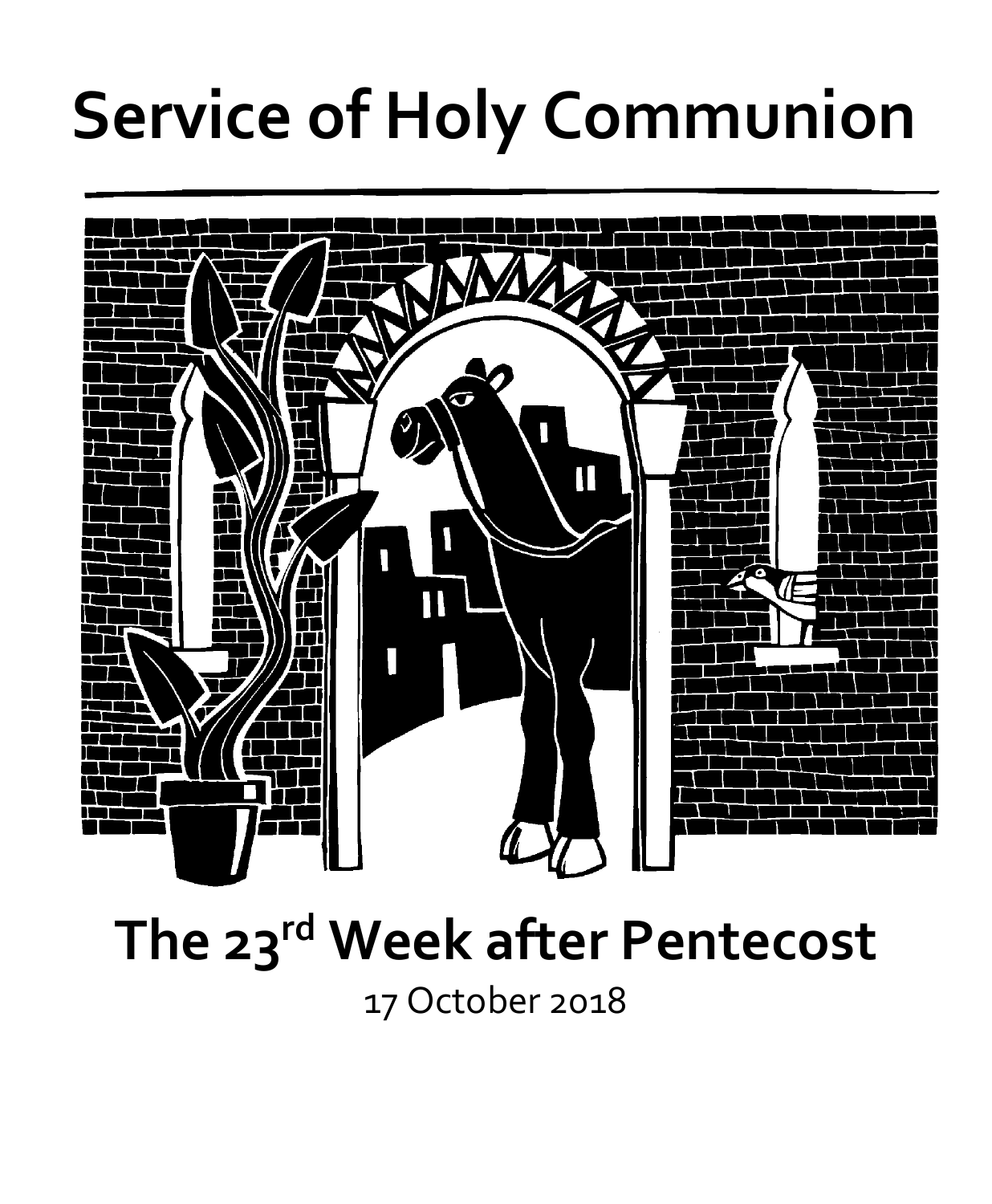### Chapel of St. Timothy & St. Titus | Concordia Seminary

*Wednesday of Reading Week Commemoration of Ignatius of Antioch, Pastor and Martyr* **LUTHERAN SERVICE BOOK Divine Service Setting 2, pp. 167-183**

**Pre-Service Music Confession and Absolution p. 167 Salutation and Collect of the Day p. 172** *—Please sit—* **First Reading Ecclesiastes 5:10-20** *—Stand as able—* **Gospel Acclamation p. 173 Gospel Reading Mark 10:23-31** *The gospel reading will be performatively read by Dean Kent Burreson, a member of the Seminary's Gospel of Mark Team. —Please sit—* **Homily** "Hold on Loosely" *Mark 10 —Stand as able—* **Hymn of the Day LSB 743 Prayers of the Church p. 175 Offertory Hymn LSB 712 Service of the Sacrament pp. 177-80** *—Please sit—* **Communion Music Paul Flo Dismissal** *—Stand as able—* **Post-Communion Canticle: Nunc Dimittis p. 182 Post-Communion Collect and Blessing p. 183**

**Post-Service Music**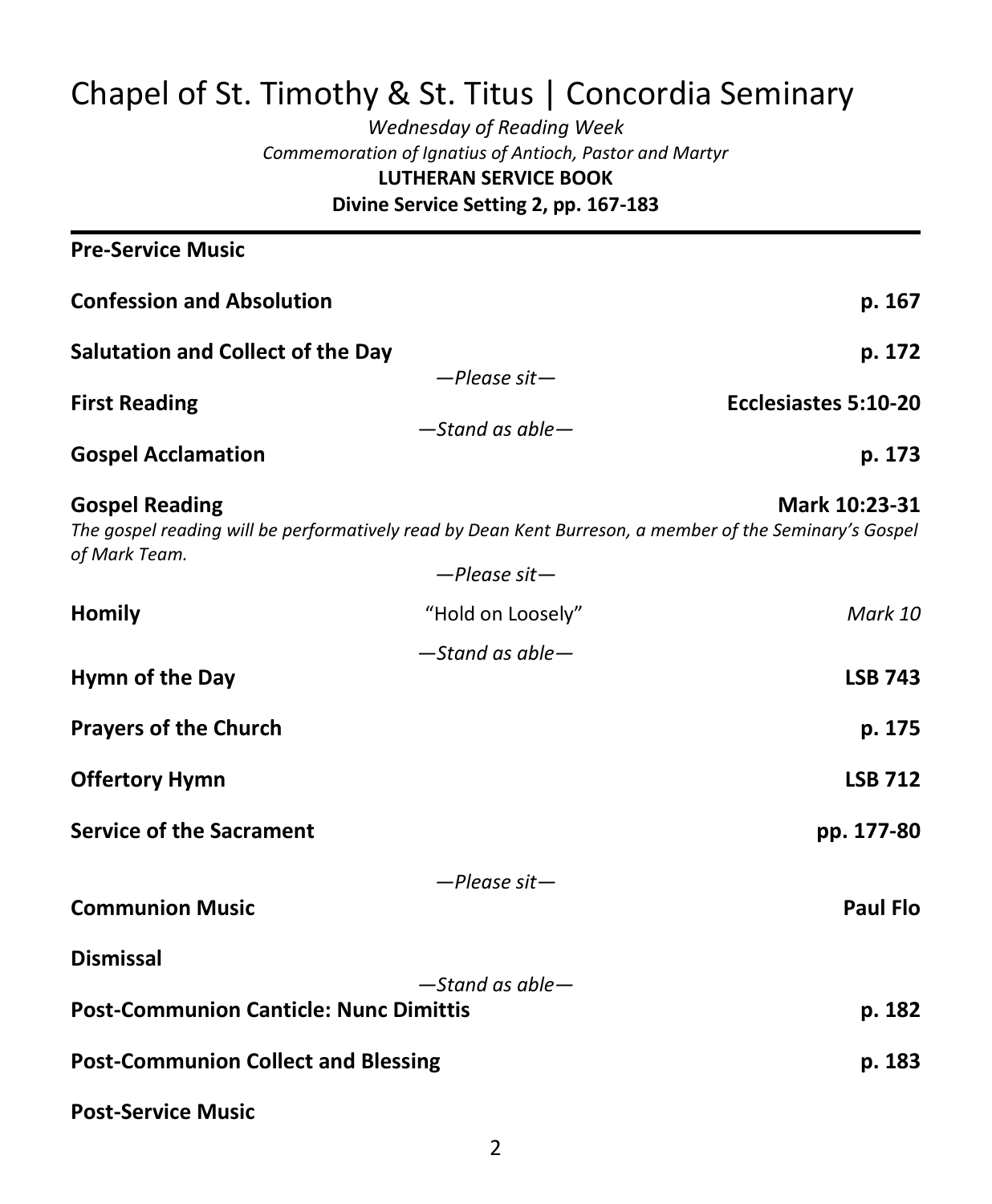#### **The Servants of the Word**

**Presider:** Professor Tom Egger **Preacher:** Professor Joel Elowsky **Assistants:** Dean of the Chapel Kent Burreson, Seminarian Brenden Harrell **Organist:** Mr. Ryan Edinger, Member, Zion Lutheran Church, Harvester, MO **Musician:** Seminarian Paul Flo

#### **In Preparation for Communion**

*To Our Guests:*

 *The Lord's Supper is celebrated on our campus in the confession and glad confidence that our Lord, as He says, gives not only bread and wine, but His very body and blood to eat and drink for the forgiveness of sin. In joyful obedience to the clear teaching of our Lord Jesus those are invited to His table who trust His words, repent of all sin, and set aside any refusal to forgive and love as He forgives and loves us. They show forth His death until He comes. Because Holy Communion is a confession of the faith which is confessed at this altar, any who are not yet instructed, in doubt, or who hold a confession differing from that of The Lutheran Church—Missouri Synod and so are unable to receive the Sacrament are invited to meditate on God's Word in the distribution hymns and pray for the day when divisions will have ceased. -Kent J. Burreson, Dean of the Chapel*

#### **Notes Regarding Communion**

- The campus Lord's Supper is sponsored and hosted by the Lutheran Church of St. Andrew and Pastors Mark Hricko and Steve Miller of Silver Spring, Maryland.
- The bread was baked by
- When receiving the cup to partake of Christ Jesus' blood, please place your hand on the cup in some way to assist the server in guiding it to your mouth. Depending upon how those distributing the cup are holding it, you can either take hold of the cup at the base on the bottom OR on the stem of the chalice OR at the bowl itself on the upper part. By doing so you will assist the server and help to prevent any unwelcome spillage.
- The Reliquary (unconsecrated, additional bread) will be distributed after the service in the narthex if there is sufficient quantity. You are invited to take a piece with you.
- If you would prefer not to drink wine directly from the chalice, you may intinct the bread by dipping it into the chalice.
- If you have a gluten allergy or any other special need, please contact Dean of the Chapel Kent Burreson.